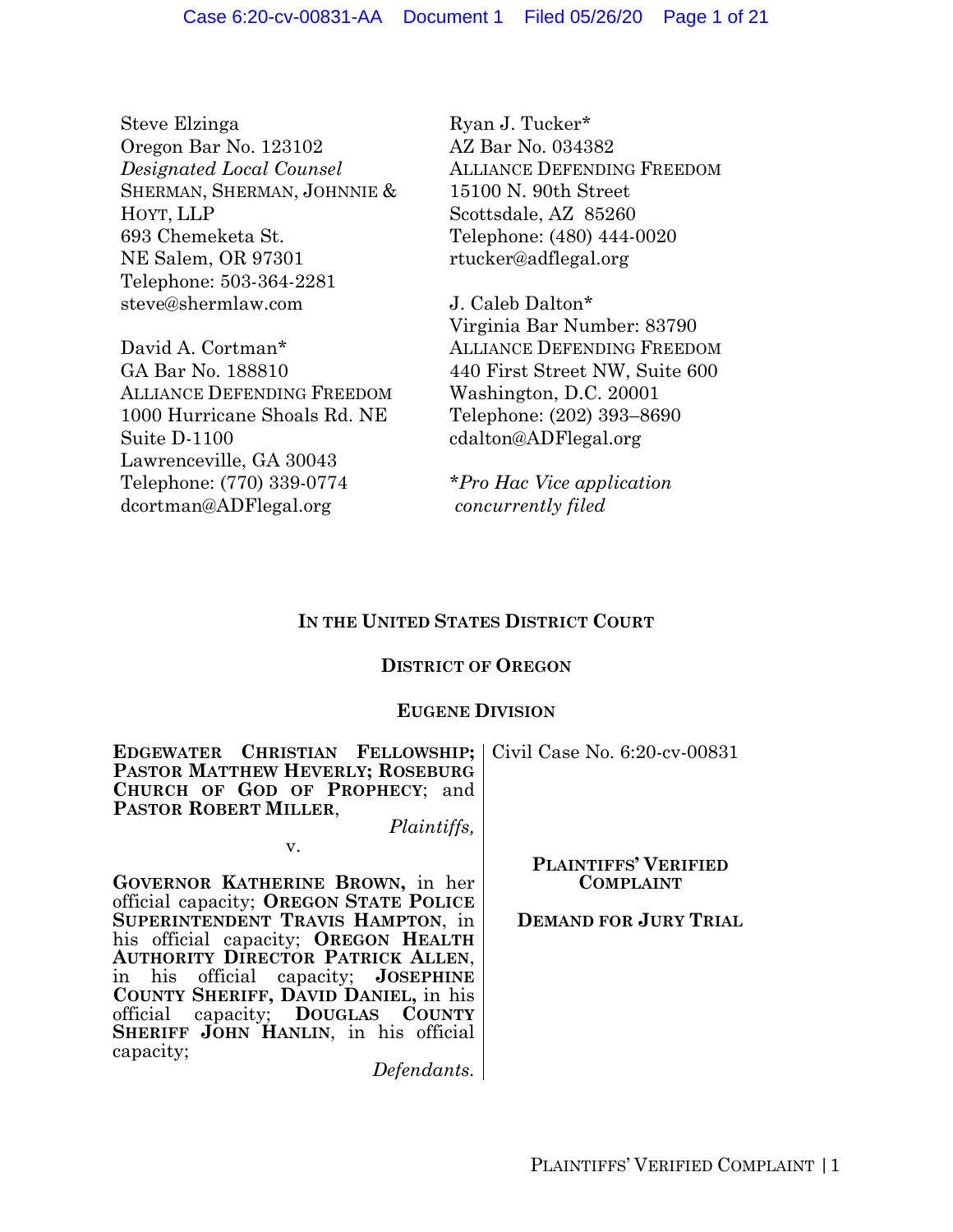Plaintiffs, Edgewater Christian Fellowship, Pastor Matthew Heverly, Roseburg Church of God of Prophecy, and Pastor Robert Miller by and through counsel, and for the Verified Complaint against Defendants, hereby state as follows:

#### **INTRODUCTION**

1. In Douglas County Oregon, Pastor Miller may be jailed for going to church with twenty-five other people on a Sunday morning, but can join those same people and more at a dine-in restaurant for Sunday lunch with no penalty. This is irrational and unconstitutional.

2. Under Governor Brown's Executive Order 20-25 (the "Religious Assembly Ban") Oregonians in Josephine County may workout in a gym or participate in fitness classes in spaces up to max capacity with social distancing, but if they hold or attend a religious service with twenty-six people observing social distancing in the very same room (even one with capacity to seat over 1000) they are subject to a \$1,250 fine and jail time of up to thirty days.

3. Under the Religious Assembly Ban, a church auditorium could host a *gym class* of any size with social distancing, but the same auditorium is limited to twentyfive people for church services.

4. While responding to crises can be difficult, this case is not. Crises do not suspend the Constitution and there is no legitimate, much less compelling, justification for banning church services of twenty-six or more even with social distancing and health and safety protocols while allowing gyms, restaurants, retail establishments, malls, and more to fill to social distancing capacity.

5. The Constitution forbids the government from prohibiting the free exercise of religion—which is exactly what the Governor's order does while allowing larger assemblies for secular purposes (e.g. "fitness classes"). Because the Governor's order threatens significant jail time and penalties for anyone who meets for a church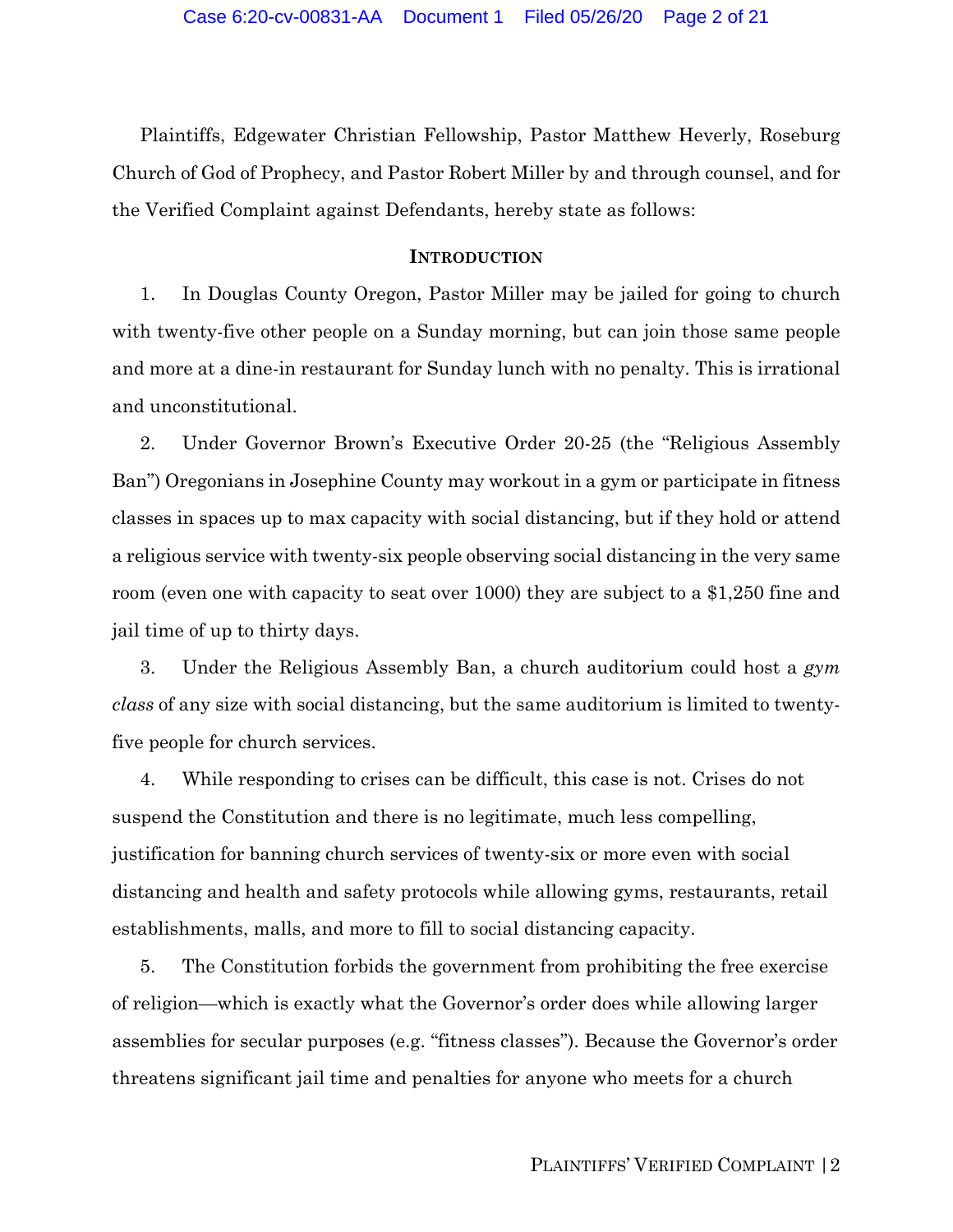service in violation of her order, a temporary restraining order and injunction are necessary to preserve Plaintiffs' constitutional rights.

#### **JURISDICTION & VENUE**

6. This is a civil rights action that raises federal questions under the United States Constitution, particularly the First and Fourteenth Amendments, and the Civil Rights Act of 1871, 42 U.S.C. § 1983.

7. This Court has original jurisdiction over these federal claims under 28 U.S.C. §§ 1331 and 1343.

8. This Court has authority to award the requested declaratory relief pursuant to 28 U.S.C. §§ 2201–02; the requested injunctive relief pursuant to 28 U.S.C. § 1343 and FED. R. CIV. P. 65; and costs and attorneys' fees under 42 U.S.C. § 1988.

9. Venue is proper in this district and this division pursuant to 28 U.S.C. § 1391(b) because some Defendants reside in this district and because the acts giving rise to this action occurred in this district and this division.

#### **PLAINTIFFS**

10. Plaintiff Edgewater Christian Fellowship is a nonprofit church organized exclusively for religious purposes within the meaning of  $\S$  501(c)(3) of the Internal Revenue Code. The Church is in Grants Pass, Oregon (Josephine County).

11. Plaintiff Matthew Heverly is the lead pastor of Edgewater Christian Fellowship and is a resident of Josephine County, Oregon.

12. Plaintiff Roseburg Church of God of Prophecy is a nonprofit church organized exclusively for religious purposes within the meaning of  $\S$  501(c)(3) of the Internal Revenue Code. The Church is in Roseburg, Oregon (Douglas County).

13. Plaintiff Robert ("Bob") Miller is the pastor of Roseburg Church of God of Prophecy and a resident of Douglas County, Oregon.

14. Unless otherwise specified, the Churches and Pastor Miller are collectively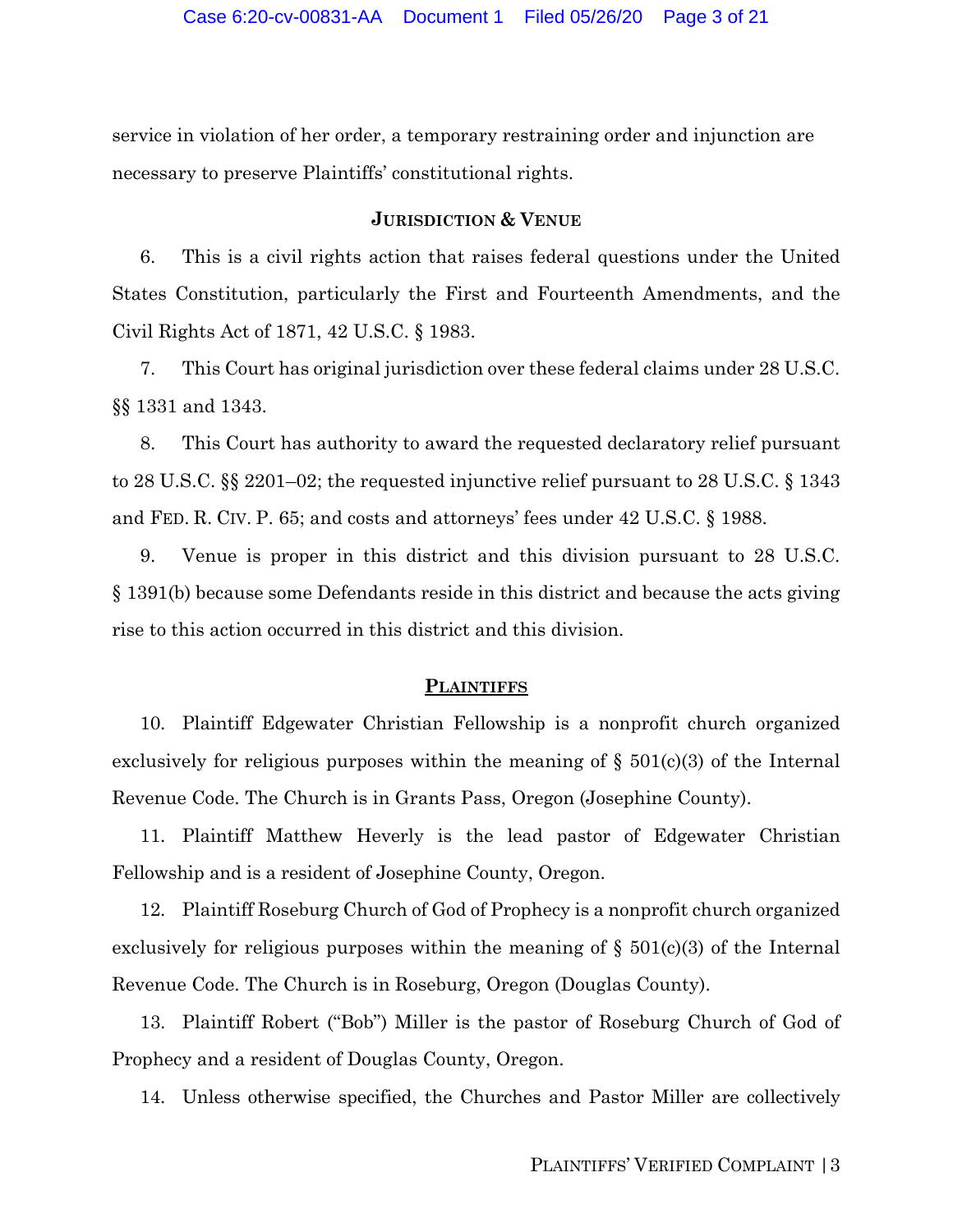referred to herein as "the Church" or "Plaintiffs."

#### **DEFENDANTS**

15. Defendant Katherine Brown is the Governor of Oregon and is sued in her official capacity only.

16. Defendant Brown serves as the chief executive of the state and is responsible for issuing and enforcing the Religious Assembly Ban.

17. Defendant Brown has the authority to rescind or modify the Religious Assembly Ban.

18. Defendant Travis Hampton is the Superintendent of Oregon State Police and is sued in his official capacity only.

19. The Oregon State Police serves as the lead agency for the state law enforcement of Defendant Brown's Religious Assembly Ban.

20. The Oregon State Police are authorized by state law to enforce the Religious Assembly Ban.

21. Defendant Hampton has the power, both personally and through his subordinates, to enforce the Religious Assembly Ban.

22. Defendant Patrick Allen is the Director of the Oregon Health Authority and is sued in his official capacity only.

23. Defendant Allen issued or authorized administrative rules and guidance challenged herein and has the authority to revise or rescind the polices.

24. Defendant David Daniel is the Sheriff of Josephine County and is sued in his official capacity only.

25. As Sheriff of Josephine County, Defendant Daniel has the power, both personally and through his subordinates, to enforce the Religious Assembly Ban.

26. Defendant John Hanlin is the Sheriff of Douglas County and is sued in his official capacity only.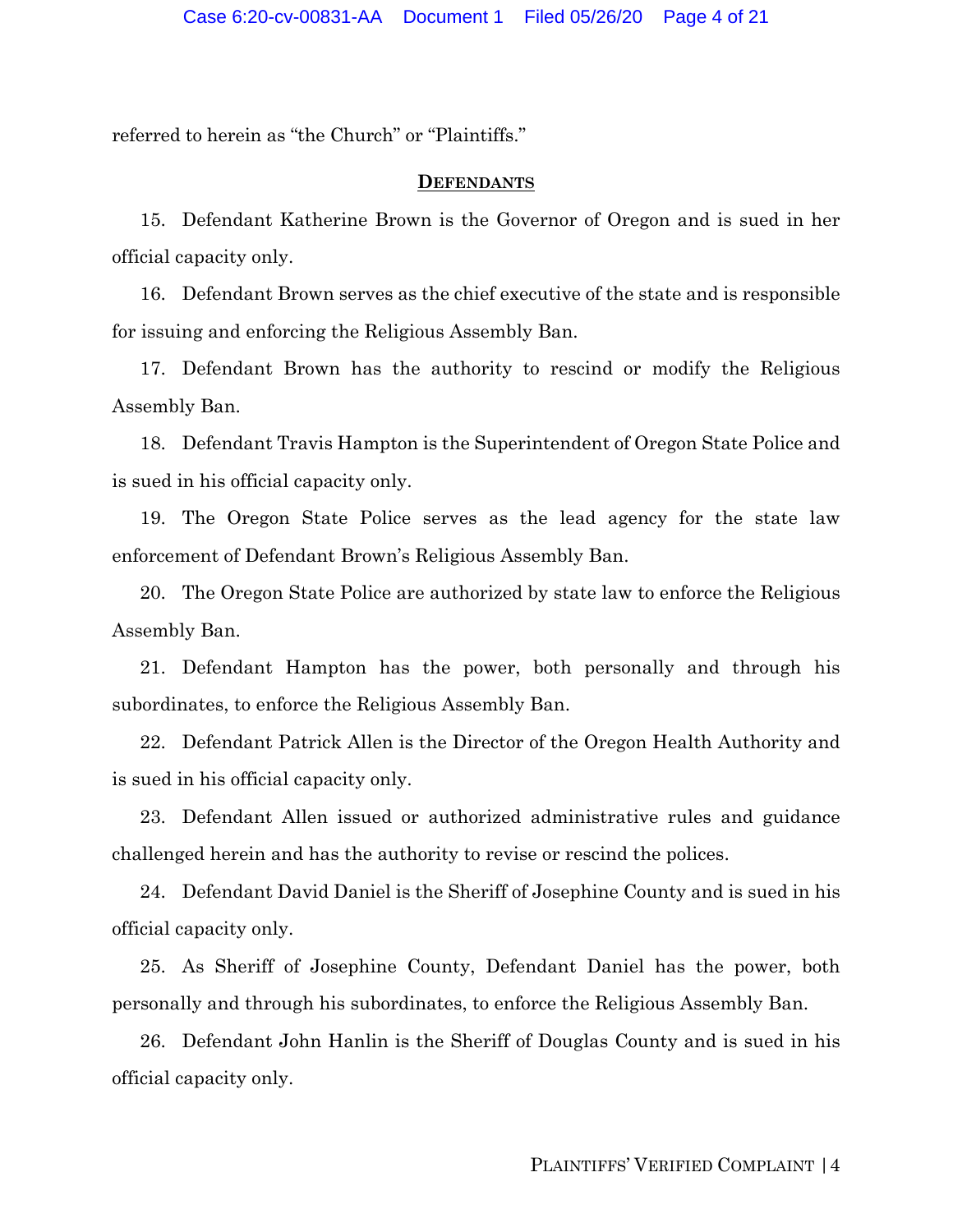27. As Sheriff of Douglas County, Defendant Hanlin has the power, both personally and through his subordinates, to enforce the Religious Assembly Ban.

## **FACTUAL ALLEGATIONS**

## **Edgewater Christian Fellowship**

28. Edgewater Christian Fellowship has operated as a Christian church in Grants Pass, Oregon since 2005.

29. Edgewater Christian Fellowship believes that the Bible is the inspired Word of God and infallible rule of faith and practice.

30. Thus, the Bible is the foundation upon which the Edgewater Christian Fellowship operates and is the basis on which it is governed.

31. Edgewater Christian Fellowship believes, among other things, that the Bible commands Christians to gather together in person for corporate prayer, worship, and fellowship and that such assembly is necessary and good for the Church and its members' spiritual growth.

32. In compliance with a prior order from the Governor, Edgewater Christian Fellowship last held in-person services on March 15, 2020 and limited its service to 250.

33. On March 17, 2020, the Church temporarily suspended in-person worship services and began conducting services online.

34. As of May 24, 2020, Josephine County had no active COVID-19 cases and had only recorded 25 total cases since the outbreak.

35. A true and accurate copy of the Josephine County Health Department May 24, 2020 update is attached as Exhibit 1.

36. Although the Church continues to comply with the Governor's orders, after not meeting in person for more than two months, the Church believes it is called to resume in-person worship services, consistent with its religious beliefs about corporate prayer, worship, and fellowship.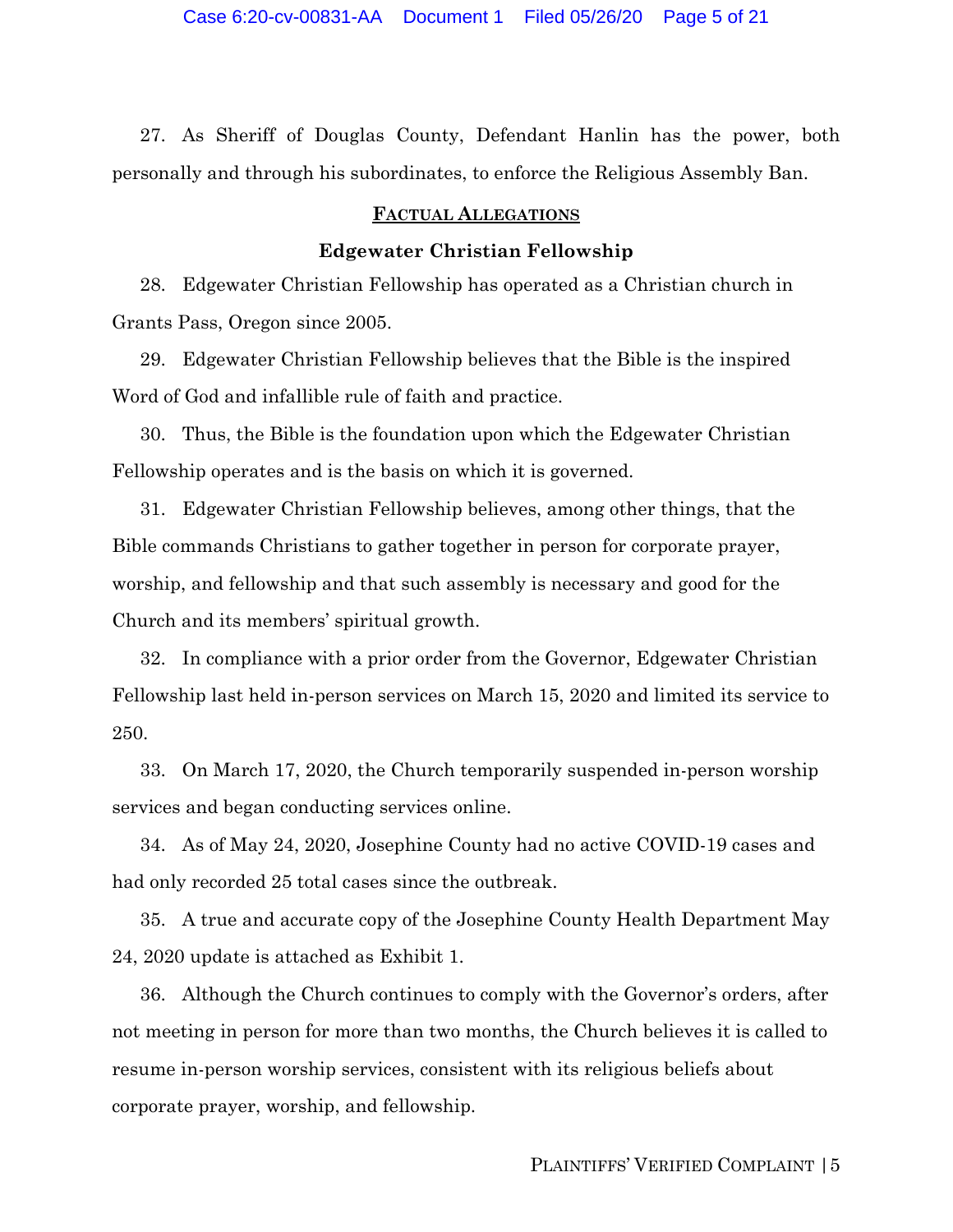37. The Church sincerely believes that online services and drive-in services do not fully meet the Bible's requirement that the Church meet together in person for corporate worship.

38. Despite the minimal risk in Josephine County, the Governor's Religious Assembly Ban is still preventing the Church from resuming in-person worship services.

39. Limiting meetings to twenty-five or less would require the church to hold approximately 60 separate services and would require the Church to exclude many members who wish to attend.

### **Roseburg Church of God of Prophecy**

40. Roseburg Church of God of Prophecy has operated as a Christian church in Roseburg (Douglas County), Oregon since 1971.

41. Roseburg Church of God of Prophecy believes that the Bible is the inspired Word of God and infallible rule of faith and practice.

42. Thus, the Bible is the foundation upon which the Church operates and is the basis on which it is governed.

43. Roseburg Church of God of Prophecy believes, among other things, that the Bible commands Christians to gather together in person for corporate prayer, worship, and fellowship and that such assembly is necessary and good for the Church and its members' spiritual growth.

44. In compliance with a prior order from the Governor, Roseburg Church of God of Prophecy last held in-person services on March 15, 2020.

45. On March 16, 2020, the Church temporarily suspended in-person worship services and began conducting services online.

46. As of May 24, 2020, since March 8, 2020, there have only been twenty-five recorded cases of COVID-19 in Douglas county.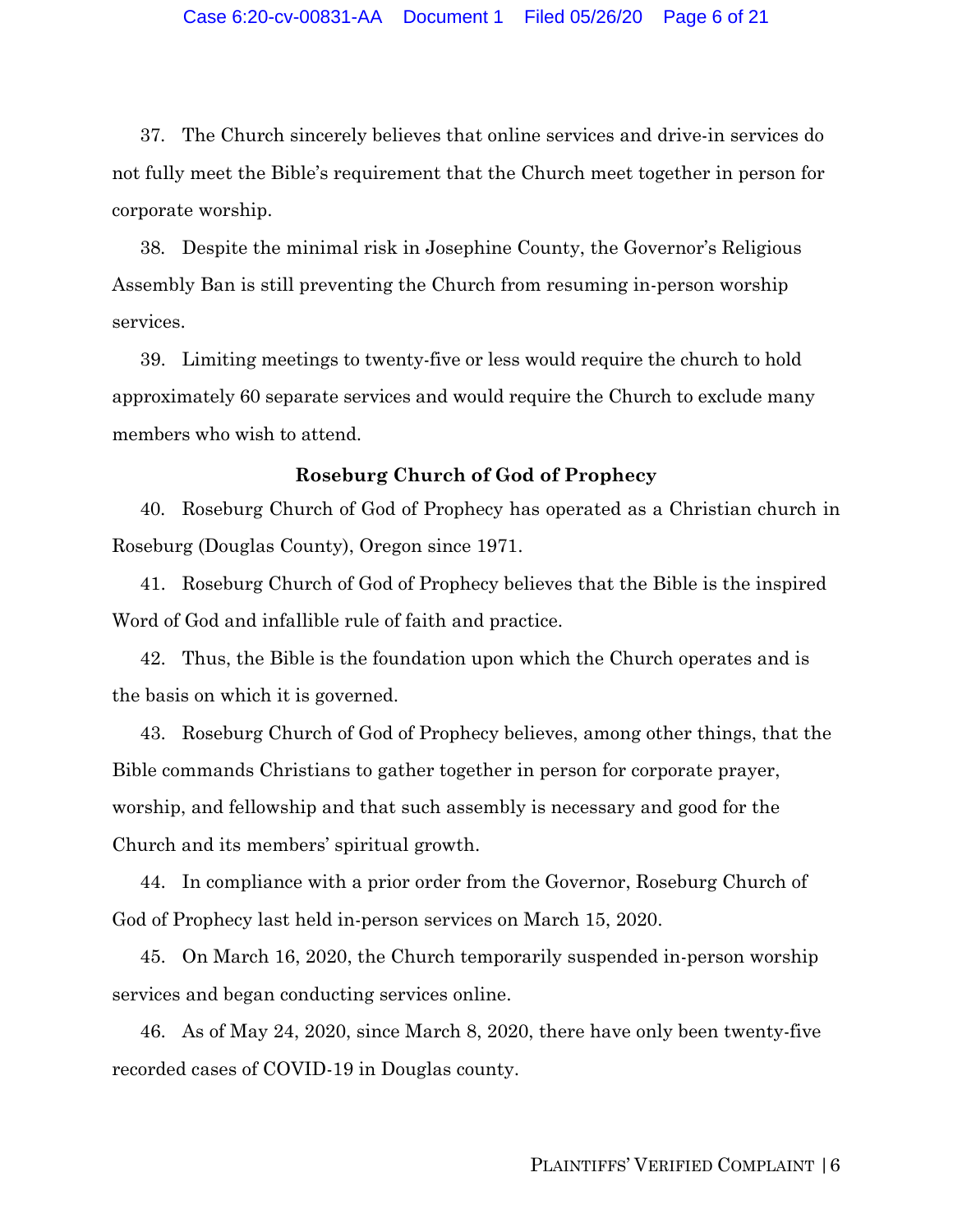## Case 6:20-cv-00831-AA Document 1 Filed 05/26/20 Page 7 of 21

47. Of those, twenty-three have fully recovered, one is currently hospitalized, and one is at home.

48. A true and accurate copy of the May 24, 2020 Douglas County COVID-19 Response Team Case and Daily Local Update is attached as Exhibit 2.

49. Although Roseburg Church of God of Prophecy continues to comply with the Governor's orders, after not meeting in person for more than two months, the Church believes it is called to resume in-person worship services, consistent with its religious beliefs about corporate prayer, worship, and fellowship.

50. At least 10 active members (in six families) of Roseburg Church of God of Prophecy who regularly attended service when it was held in person are unable to participate in online services.

51. Five of the families are unable to participate due to lack of internet access and one is unable to participate due to privacy concerns related to "Zoom Bombing."

52. Roseburg Church of God sincerely believes that online services and drive-in services do not fully meet the Bible's requirement that the Church meet together in person for corporate worship.

53. Despite the minimal risk in Douglas County, the Governor's Religious Assembly Ban is still preventing the Church from resuming in-person worship services.

54. Limiting meetings to twenty-five or less would require the Church to exclude many members who wish to attend.

#### **The Religious Assembly Ban**

55. On May 14, 2020, Defendant Brown signed, under color of state law, Executive Order 20-25 (the "Religious Assembly Ban" or "the Ban").

56. A true and accurate copy of Executive Order 20-25 is attached as Exhibit 3.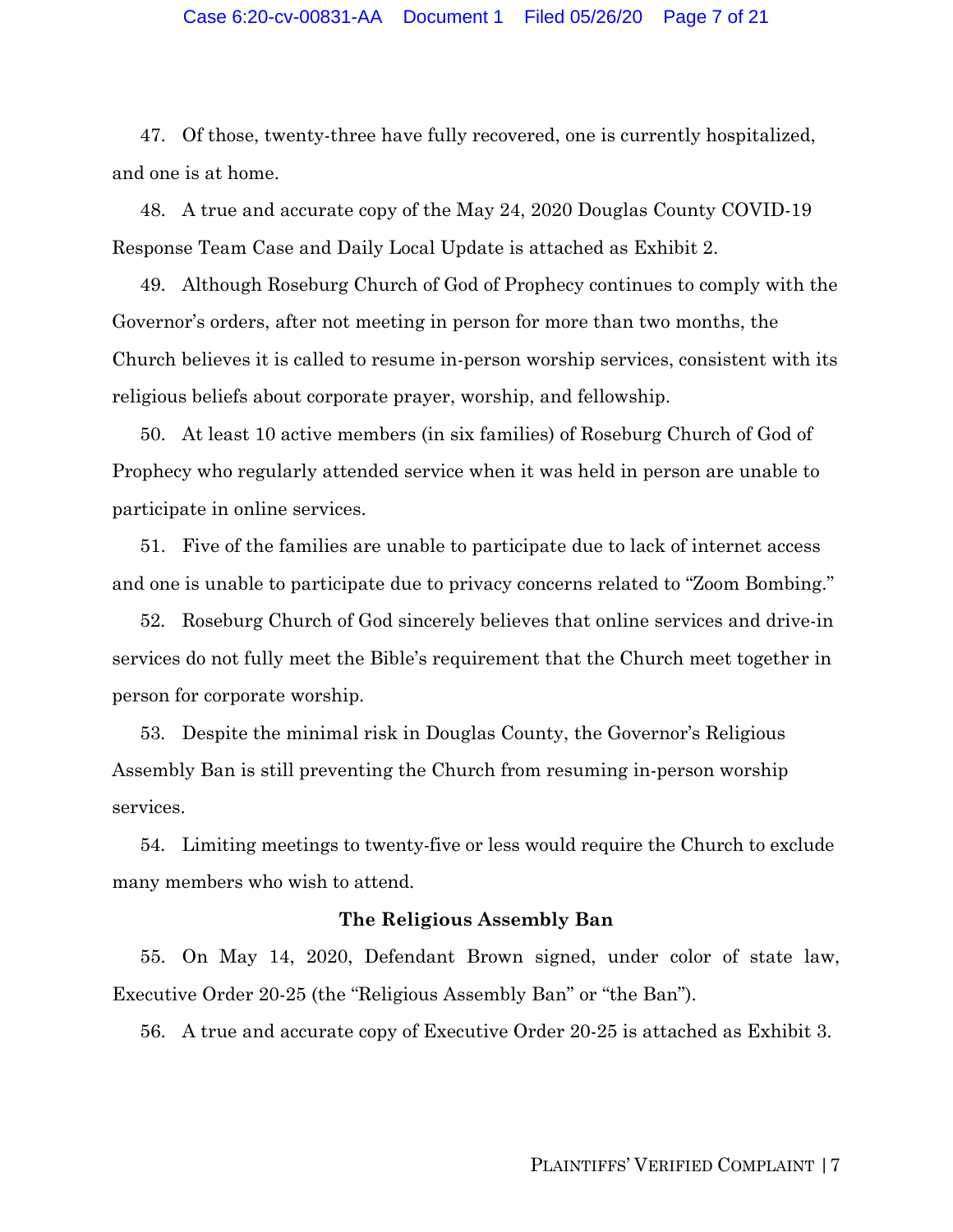57. The Religious Assembly Ban repeals and replaces prior executive orders that closed business and imposed travel restrictions and provides for easing of restrictions that were in place in those orders over three phases.

58. As of May 26, 2020, all but two counties (Washington, and Multnomah) in the state have entered "Phase I."

59. Douglas County is in Phase I.

60. Josephine County is in Phase I.

61. The Religious Assembly Ban orders that even if a county has entered Phase I, "[a]ll cultural, civic, and faith-based gatherings of more than 25 people are prohibited."

62. On May 12, 2020, the Governor's Office hosted a "COVID-19 Faith Leader Webinar" at which guidance was given to faith leaders regarding Phase I.

63. At the webinar, Faith Leaders were told that during Phase I church services must be limited "to 25 and be able to maintain at least six feet of distance between people."

#### **Exceptions to the Religious Assembly Ban Under Phase I**

64. The same order that bans church meetings of over twenty-five, regardless of capacity, permits many businesses to open to capacity under Phase I so long as they maintain social distancing.

65. The Ban specifically states that it does "not apply to workplaces, grocery stores, retail stores, convenience stores, banks and credit unions, gas stations, hotels or motels, health care facilities, pharmacies, child care facilities, schools, higher education institutions, and state or local government, which are subject to other directives."

66. Notably, retail stores that are able to open under the Ban include recreational marijuana shops which are illegal under federal law, and shops that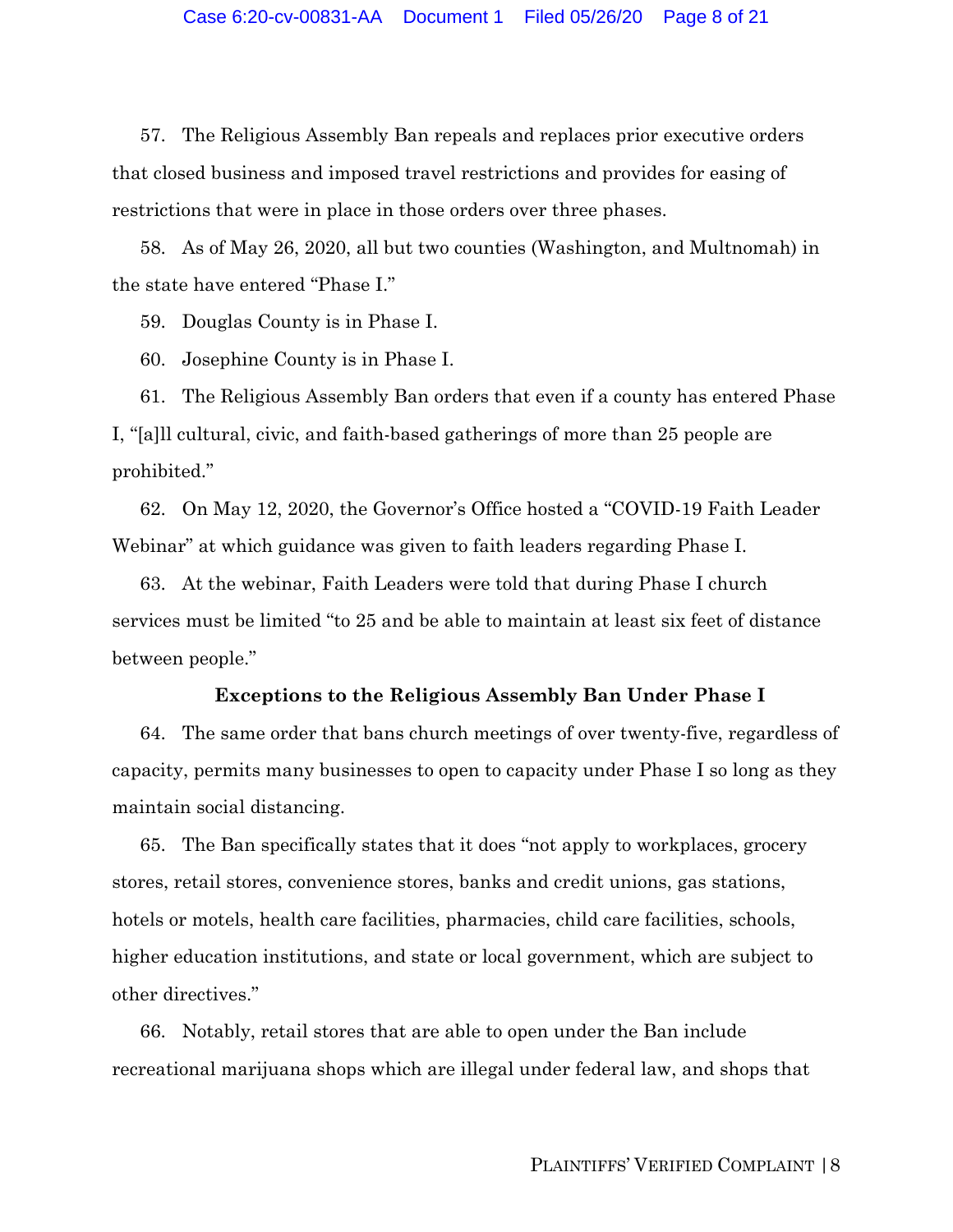sell smoking products that the Oregon Health Authority has found to increase risk of COVID-19 complications.

67. The "other directives" permit retail establishments, ski resorts, offices, manufacturing plants, and other business locations to open with suggested precautions but no cap on the number of people like the Religious Assembly Ban.

68. For example, Defendant Brown's various orders related to COVID-19 have always permitted large manufacturing plants to remain open with no limit on the number of persons gathered in the manufacturing facility.

69. Manufacturing plants such as Intel, Boeing, Gunderson, Daimler, and others that gather hundreds, and in some cases thousands, of employees at a time in the same facility remain open and operating within the state with no limit on the number of persons gathered in the manufacturing facility.

70. Open air markets such as the Portland Farmer's Market and the Salem Saturday Market remain open with no specific limit on the number of persons gathered.

71. The Portland International Airport remains open and operation where large groups of passengers congregate in terminals with no specific limit on the number of persons gathered.

72. The Clackamas Town Center is open and operating with hundreds of vendor employees and visitors with no specific limit on the number of persons gathered.

73. In addition, the Ban and associated guidance specifically allows gatherings of large groups in entities such as malls, gyms, restaurants, clubs, and sports bars with no specific limit on the number of persons gathered.

74. The Religious Assembly Ban permits the Oregon Health Authority, at the direction of Defendant Brown, to issue "guidance" which modifies or supplements the Religious Assembly Ban.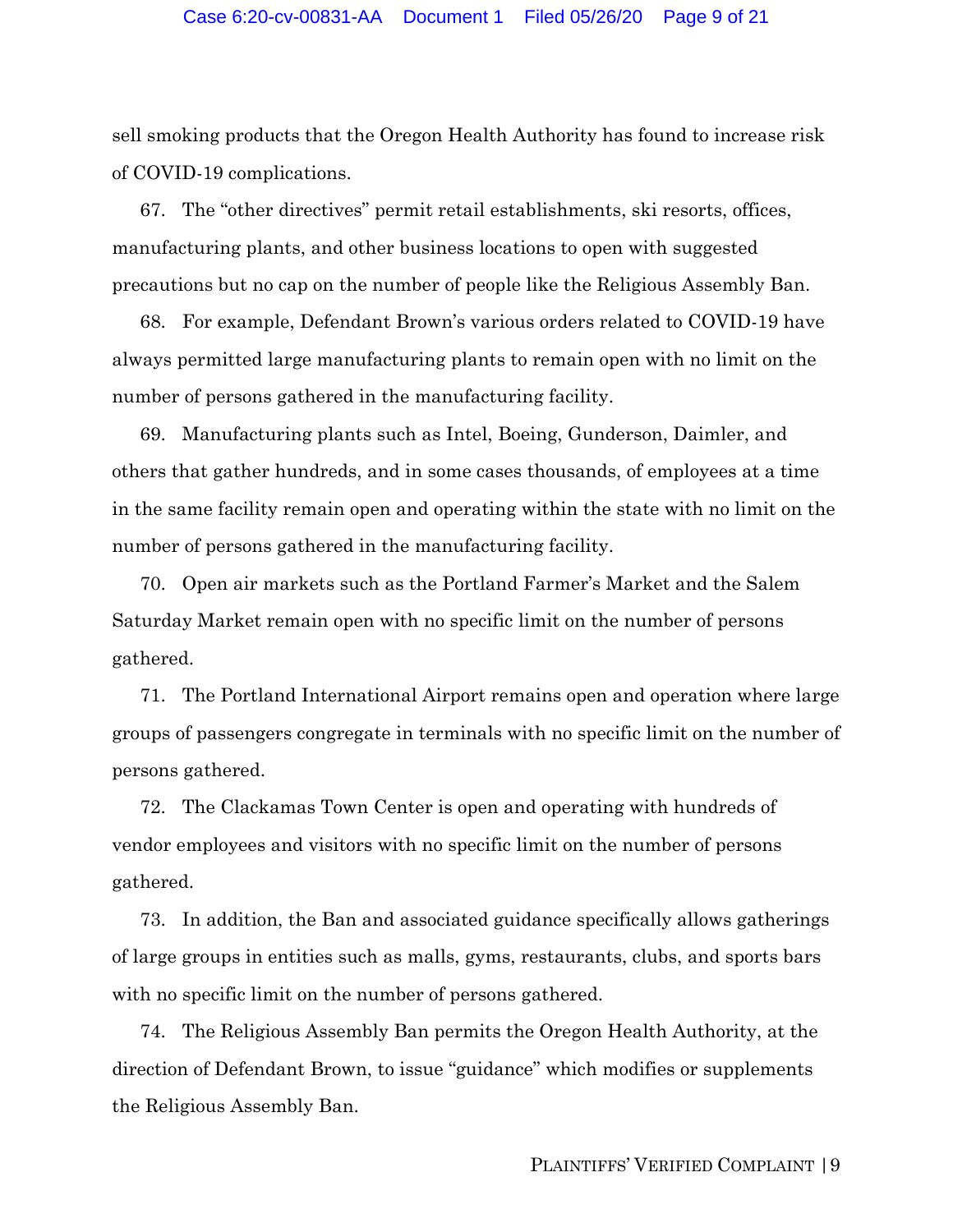75. The Oregon Health Authority has issued frequently-changing guidance for multiple types of business and organizations.

76. For example, under the May 17, 2020 guidance for restaurants, the Ban does not restrict the number of patrons who may dine-in at restaurants so long as they maintain social distancing between groups of patrons.

77. Parties of ten may sit at the same table so long as the table is six feet from other tables.

78. Thus, one restaurant with three tables is permitted to seat more patrons than Plaintiffs may regardless of the church's ability to maintain social distancing with more than twenty-five congregants.

79. A true and accurate copy of the May 17, 2020 Oregon Heath Authority guidance for Restaurants is attached as Exhibit 4.

80. The Religious Assembly Ban allows gyms to fill to as many as they can hold while maintaining social distancing.

81. A true and accurate copy of the May 18, 2020 Oregon Heath Authority guidance for Gyms is attached as Exhibit 5.

82. Per the guidance issued by the Oregon Health Authority, authorized by the Governor, fitness classes are only limited by the "maximum occupancy of the room (as long as it ensures six (6) feet of separation)."

83. But, if a church has a 1000-person auditorium, it is limited to twenty-five attendees no matter how many would fit with social distancing.

### **Violating the Religious Assembly Ban is a Class C Misdemeanor**

84. The Religious Assembly Ban states that "[i]n addition to any other penalty that may be imposed under applicable laws, any person, business, or entity found to be in violation of this Executive Order or any guidance issued by OHA or other state agencies to implement this Executive Order is subject to the penalties described in ORS 401.990."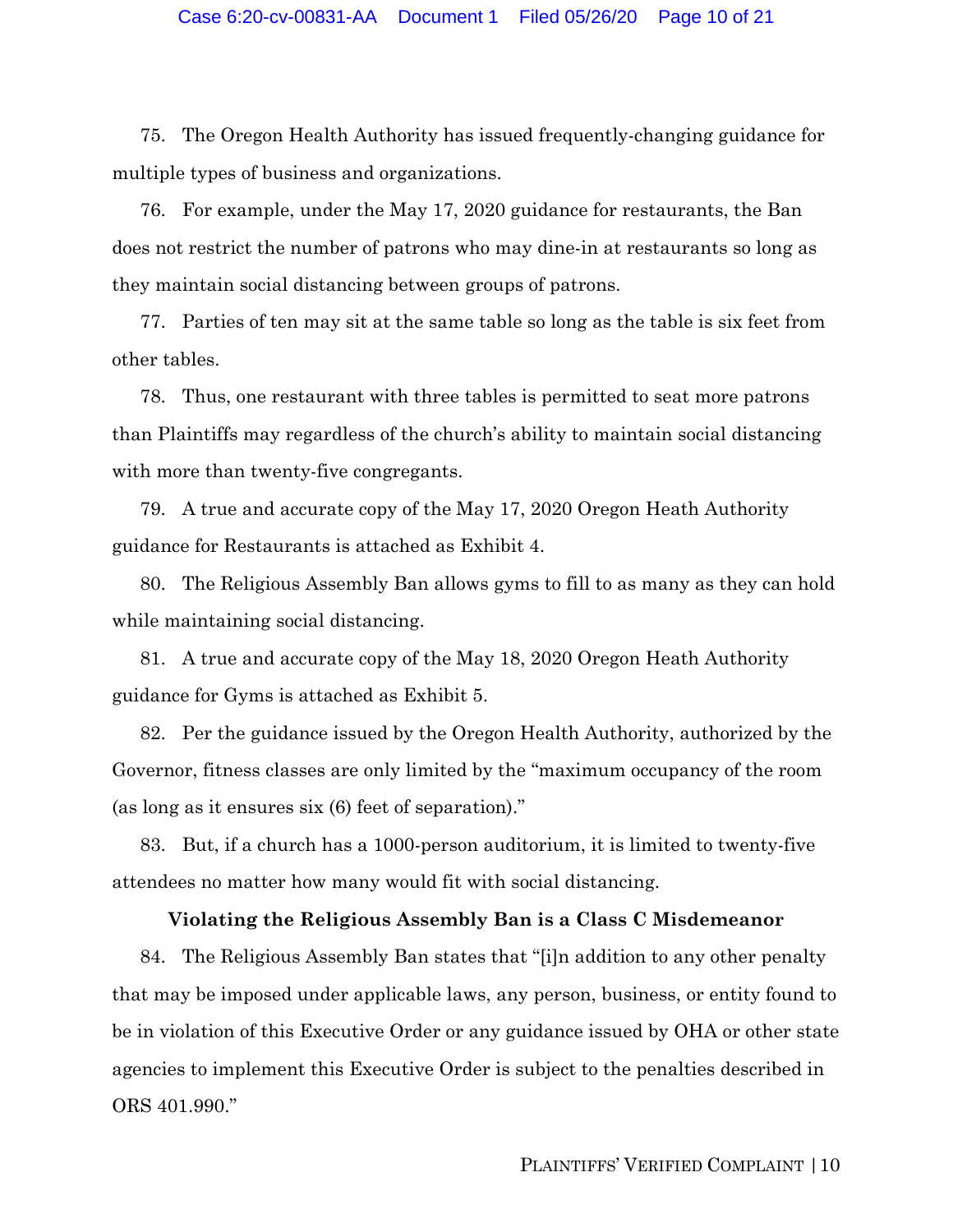### Case 6:20-cv-00831-AA Document 1 Filed 05/26/20 Page 11 of 21

85. ORS 401.990 provides that violation of the Religious Assembly Ban is a Class C Misdemeanor.

86. Class C misdemeanors are punishable by fines and jail time of up to 30 days and \$1,250.

87. On May 21, 2020, the Oregon Health Authority issued Oregon Administrative Rule 333-003-1010, which provides that violation of the Religious Assembly Ban is subject to civil penalties from the Oregon Health Authority or a local public health authority of up to \$500 per day per violation.

#### **The Churches' Plans to Resume In-Person Services**

88. The Churches hope to resume in-person worship services on May 31, 2020 (Pentecost Sunday), but the Religious Assembly Ban makes such services illegal for over twenty-five people and would subject the Churches to possible criminal and civil penalties.

#### **Edgewater Christian Fellowship Mitigation Plan**

89. Before COVID-19 concerns, Edgewater's weekly attendance was approximately 900 per service for two services.

90. To ensure proper social distancing, however, the Church plans to limit its in-person Sunday services to only as many as can properly socially distance between family groups.

91. Edgewater meets in a facility with a maximum capacity of 2850.

92. In addition, approximately 50% of the main auditorium walls are movable to create an open-air pavilion.

93. In preparation for resuming in-person worship services, the Church is adopting—and will follow—strict social distancing and health and safety protocols and has drafted a mitigation plan attached as Exhibit 6.

94. This plan includes, among other provisions: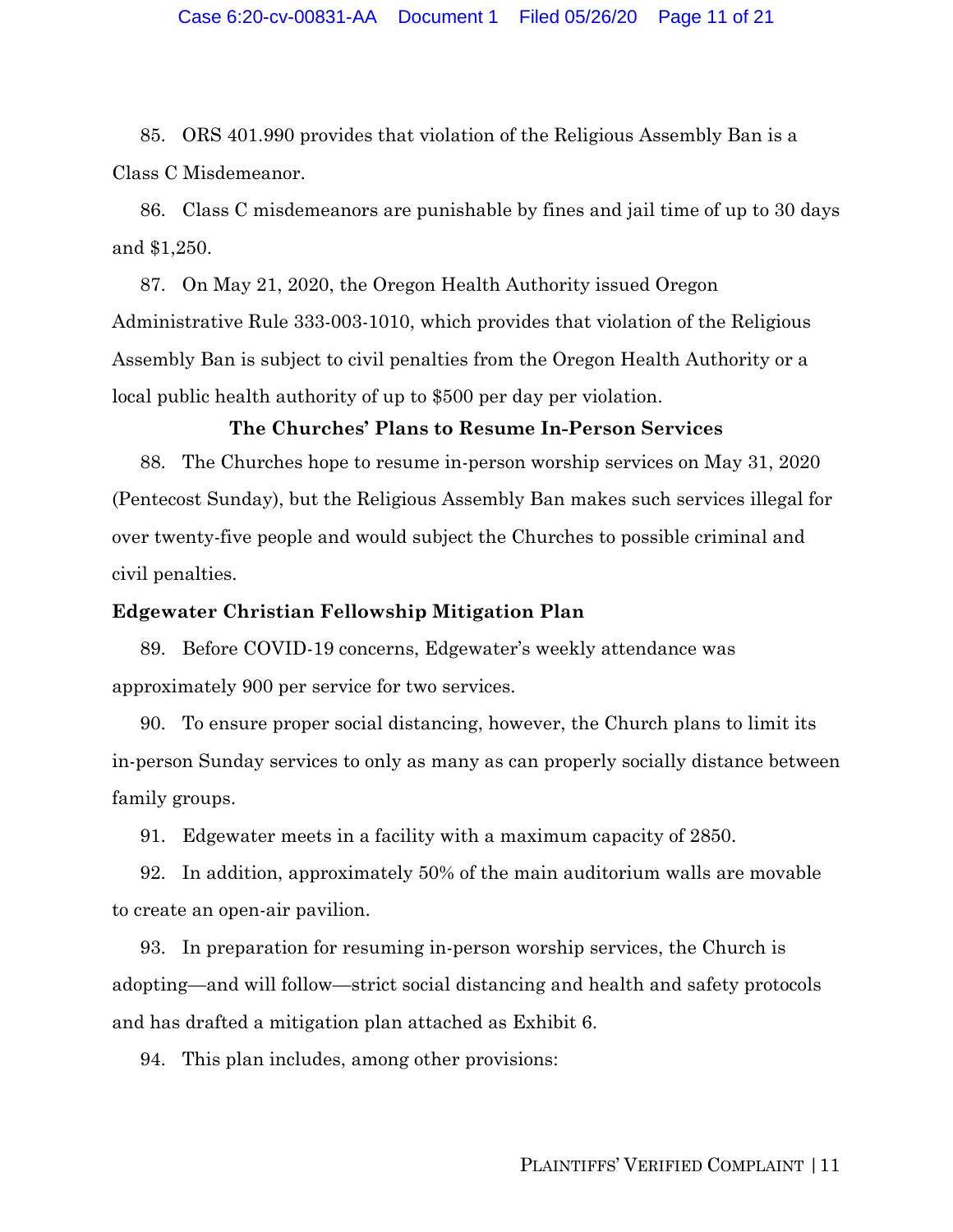- a. Limiting in-person, indoor services to 250 individuals with social distancing.
- b. Holding up to three services each Sunday if necessary to guarantee adequate space for social distancing at each service;
- c. Providing at least one hour between services to allow for thorough cleaning and sanitizing of sanctuary, hallways, bathrooms, and common surfaces;
- d. Posting signs on walls and floors to direct traffic;
- e. Posting signs in the restrooms encouraging proper washing of hands and social distancing;
- f. Making hand sanitizer stations easily accessible to attendees;
- g. Encouraging the use of masks;
- h. Encouraging attendees to arrive no earlier than 20 minutes before service;
- i. Directing attendees to sanctuary seating designed to provide over 6-feet of separation between families and individuals;
- j. Advising attendees of proper social distancing protocols;
- k. Requiring all ushers greeting or directing attendees to wear face coverings;
- l. Prohibiting any handouts or items to be passed to attendees during services;
- m. Prohibiting snacks or coffee from being served;
- n. Directing attendees out of the building to the parking area at the end of each service;
- o. Instructing attendees to refrain from congregating in the building.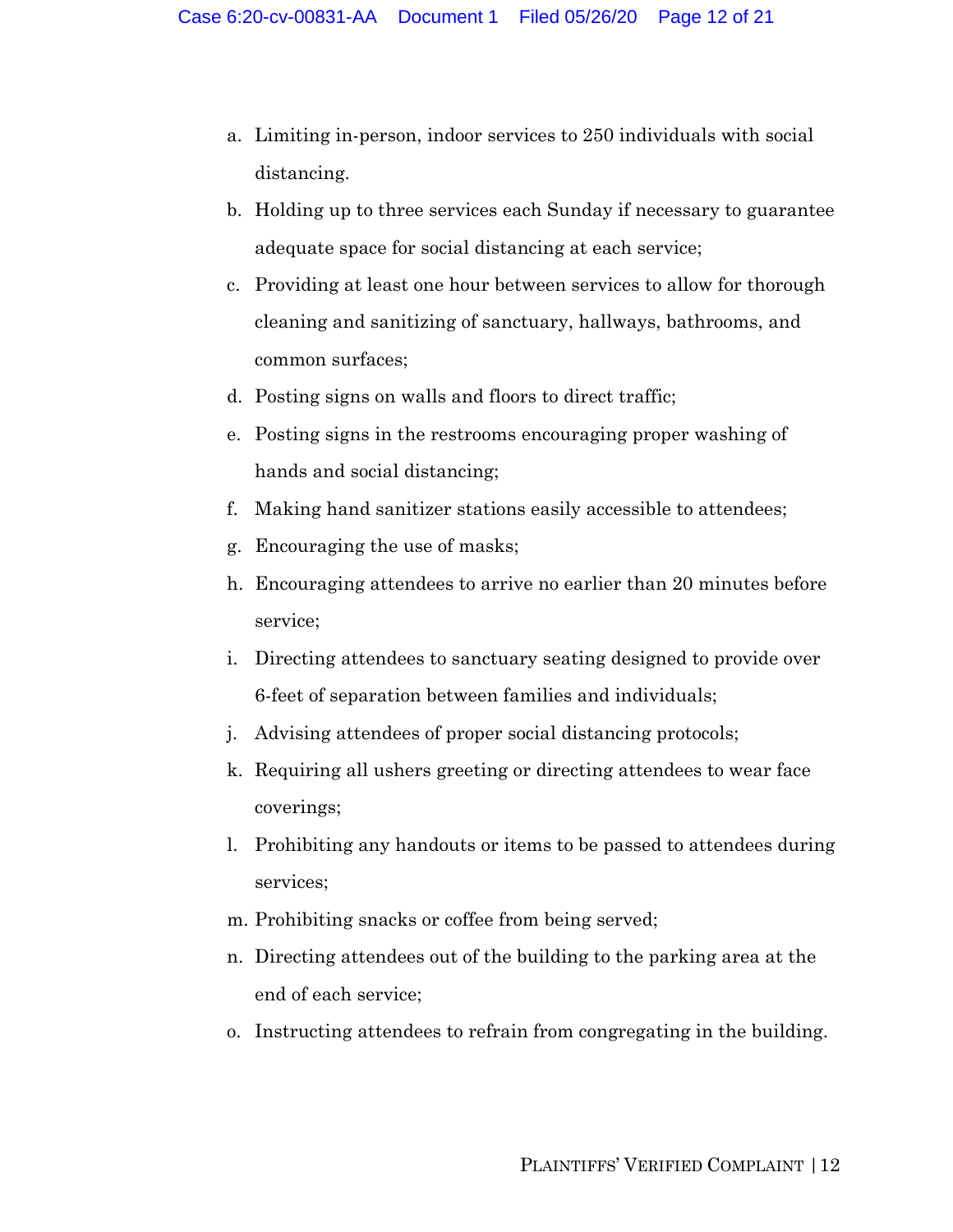## **Roseburg Church of God of Prophecy Mitigation Plan**

95. Before COVID-19, the Roseburg Church of God of Prophecy's Sunday services could hold up to 110 people. To ensure proper social distancing, however, the Church plans to limit its in-person Sunday services to only as many as can properly socially distance between family groups—approximately 50.

96. In preparation for resuming in-person worship services, the Church is adopting—and will follow—strict social distancing and health and safety protocols.

- 97. These protocols include the following precautions:
	- a. Holding only Sunday services;
	- b. Holding up to two services each Sunday if necessary to guarantee adequate space for social distancing at each service;
	- c. Providing at least forty-five minutes between services to allow for thorough cleaning and sanitizing of sanctuary, hallways, bathrooms, and common surfaces;
	- d. Posting signs on walls and floors to direct traffic;
	- e. Having separate entry and exit points so that foot traffic flows in one direction;
	- f. Posting signs on restroom doors limiting use to one person at a time;
	- g. Posting signs in the restrooms encouraging proper washing of hands;
	- h. Making hand sanitizer stations easily accessible to attendees;
	- i. Making masks and gloves available to attendees and encouraging individuals to wear them;
	- j. Encouraging attendees to arrive no earlier than 15 minutes before service;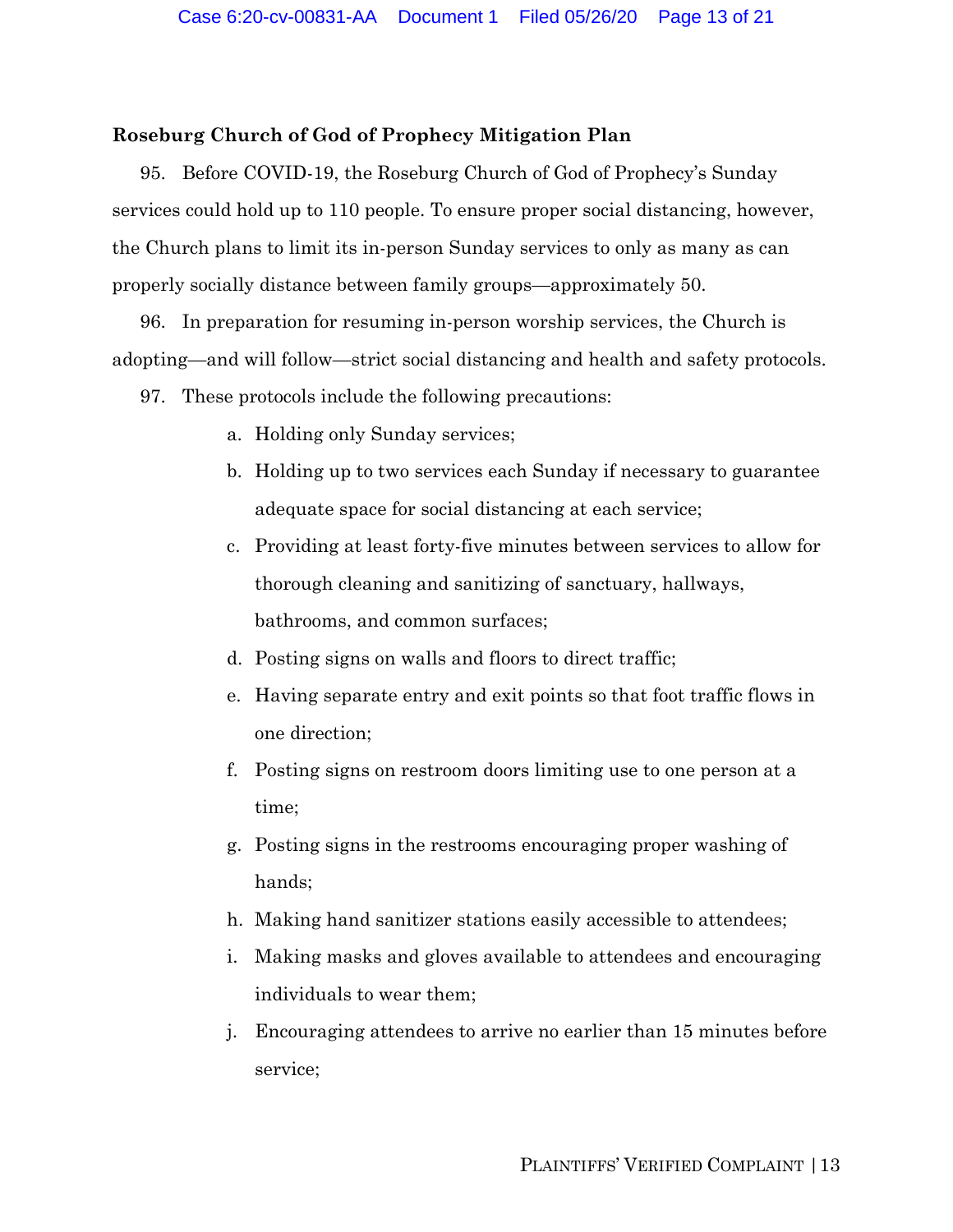- k. Directing attendees to sanctuary seating designed to provide 6 feet of separation between families and individuals;
- l. Advising attendees of proper social distancing protocols;
- m. Requiring all ushers greeting or directing attendees to wear face coverings;
- n. Prohibiting any handouts or items to be passed to attendees during services;
- o. Prohibiting snacks or coffee from being served;
- p. Directing attendees out of the building to the parking area at the end of each service;
- q. Instructing attendees to refrain from congregating in the building.

98. In preparation, the Roseburg Church of God of Prophecy has already purchased facemasks, sanitizer, cleaning wipes, and gloves to make available for use during services.

# **Defendants Were on Notice Regarding the Ban's Constitutional Violations**

99. Defendant Allen and Defendant Brown's attorney received a letter from Attorney Steve Elzinga on May 13, 2020, detailing how the proposed Religious Assembly Ban in Executive Order 20-25 and related guidance violate the Constitution and volunteering to "assist with needed revisions that ensure constitutional compliance while still protecting health and safety."

## **LEGAL ALLEGATIONS**

100. At all times relevant to this Complaint, each and all of the acts and policies alleged herein were attributed to the Defendants who acted under color of a statute, regulation, custom, or usage of the State of Oregon (*i.e.*, under color of state law and authority).

101. Plaintiffs are suffering irreparable harm from the Religious Assembly Ban.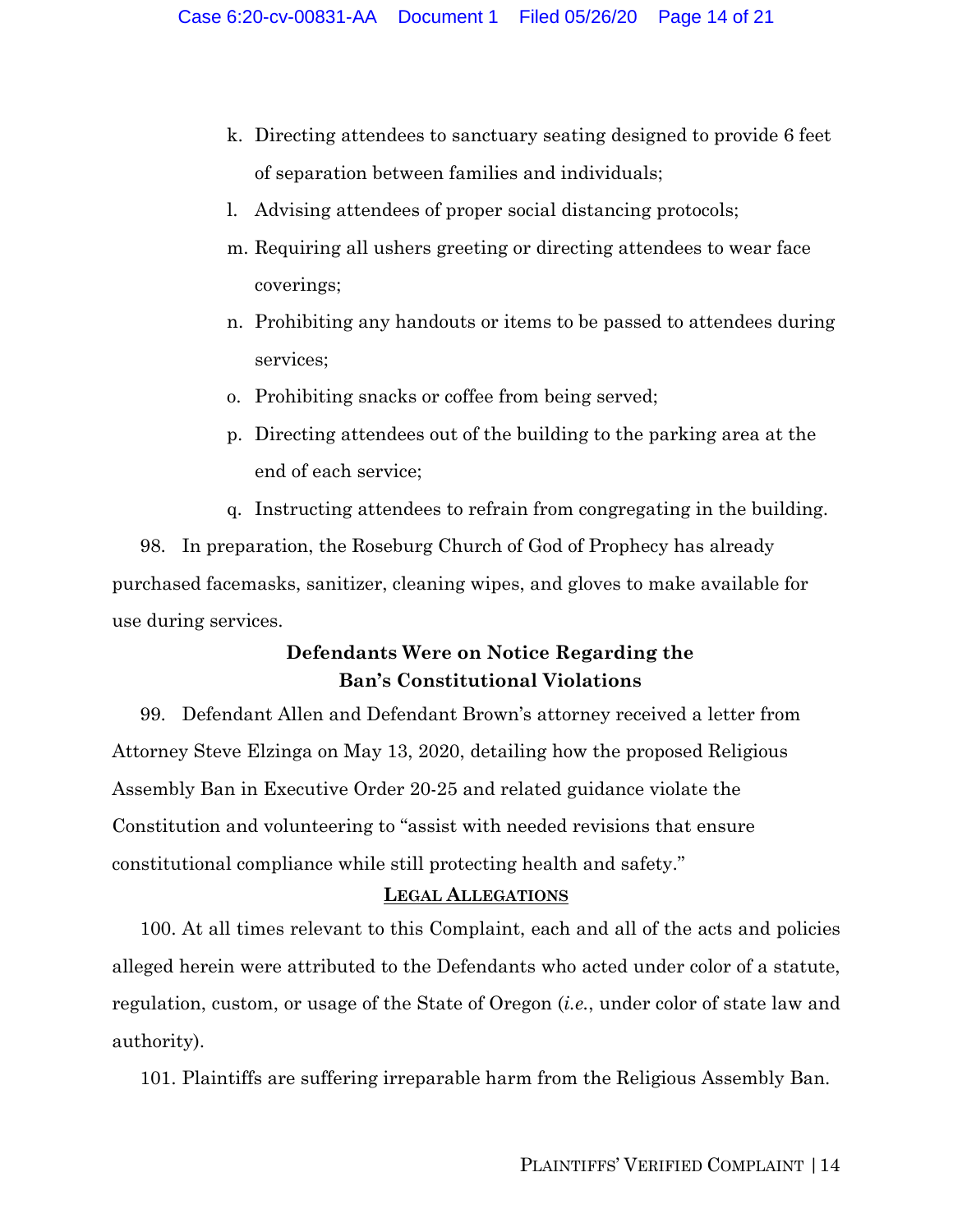102. Plaintiffs have no adequate or speedy remedy at law to correct or redress the deprivation of their rights by Defendants.

103. Defendants' actions and policies, as set forth above, do not serve any legitimate or compelling state interest and are not narrowly tailored to serve any such interests.

104. Defendants have deprived, and continue to deprive, Plaintiffs of their clearly established rights under the United States Constitution, as set forth in the causes of action below.

105. Unless the policies and conduct of Defendants are enjoined, Plaintiffs will continue to suffer irreparable injury.

106. Pursuant to 42 U.S.C. §§ 1983 and 1988, Plaintiffs are entitled to appropriate relief invalidating Defendants' challenged policies and related conduct. Additionally, Plaintiffs are entitled to the reasonable costs of this lawsuit, including their reasonable attorneys' fees.

#### **FIRST CAUSE OF ACTION Violation of the First Amendment to the U.S. Constitution (Free Exercise) (42 U.S.C. § 1983)**

107. The allegations contained in paragraphs 1–106 are incorporated herein by reference.

108. Plaintiffs' sincerely held religious beliefs teach that the Bible is the inspired Word of God and the sole authority for faith and practice.

109. Plaintiffs sincerely believe that the Bible teaches the necessity of gathering together for corporate prayer and worship and that such assembly is necessary and good for the Church and its members' spiritual growth.

110. The Religious Assembly Ban substantially burdens Plaintiffs' religion by prohibiting them from holding in-person church services with more than 25 individuals present.

111. The Religious Assembly Ban substantially interferes with Plaintiffs' ability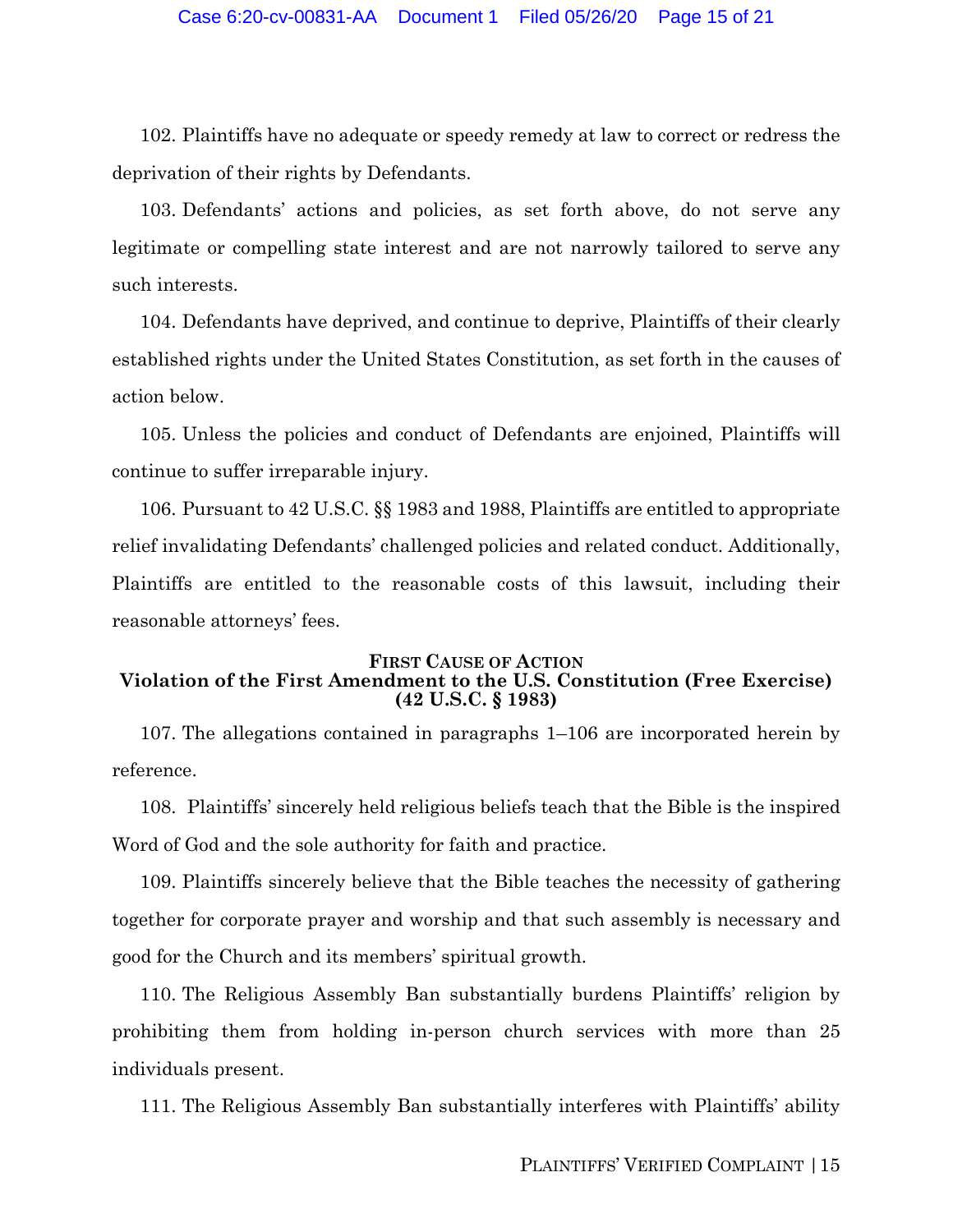to carry out their religious doctrine, faith, and mission.

112. The Religious Assembly Ban targets, discriminates against, and shows hostility towards churches, including Plaintiffs.

113. The Religious Assembly Ban is neither neutral nor generally applicable.

114. It enforces a system of individualized exemptions and prioritizes secular justifications over religious ones.

115. It is underinclusive because it allows meetings and uses that affect the government interest the same or greater than church services.

116. It targets religious observance because the very same people—in the same seats of the same room at the same time—are violating the law if they are present for a religious purpose but not if they are present for a commercial purpose.

117. The State does not have a compelling reason for prohibiting church services where congregants can otherwise practice adequate social distancing protocol, especially when compared to the vast secular activities exempted under the order, nor has it selected the least restrictive means to further any purported interest.

118. The Religious Assembly Ban violates the Free Exercise Clause of the First Amendment to the United States Constitution, both facially and as applied.

#### **SECOND CAUSE OF ACTION Violation of the First Amendment to the U.S. Constitution (Right to Assemble) (42 U.S.C. § 1983)**

119. The allegations contained in paragraphs 1–118 are incorporated herein by reference.

120. The First Amendment prohibits the State from violating Plaintiffs' right to peaceably assemble.

121. The Religious Assembly Ban violates Plaintiffs' right to peaceably assemble because the ban on in-person services does not serve any legitimate, rational, substantial, or compelling governmental interest.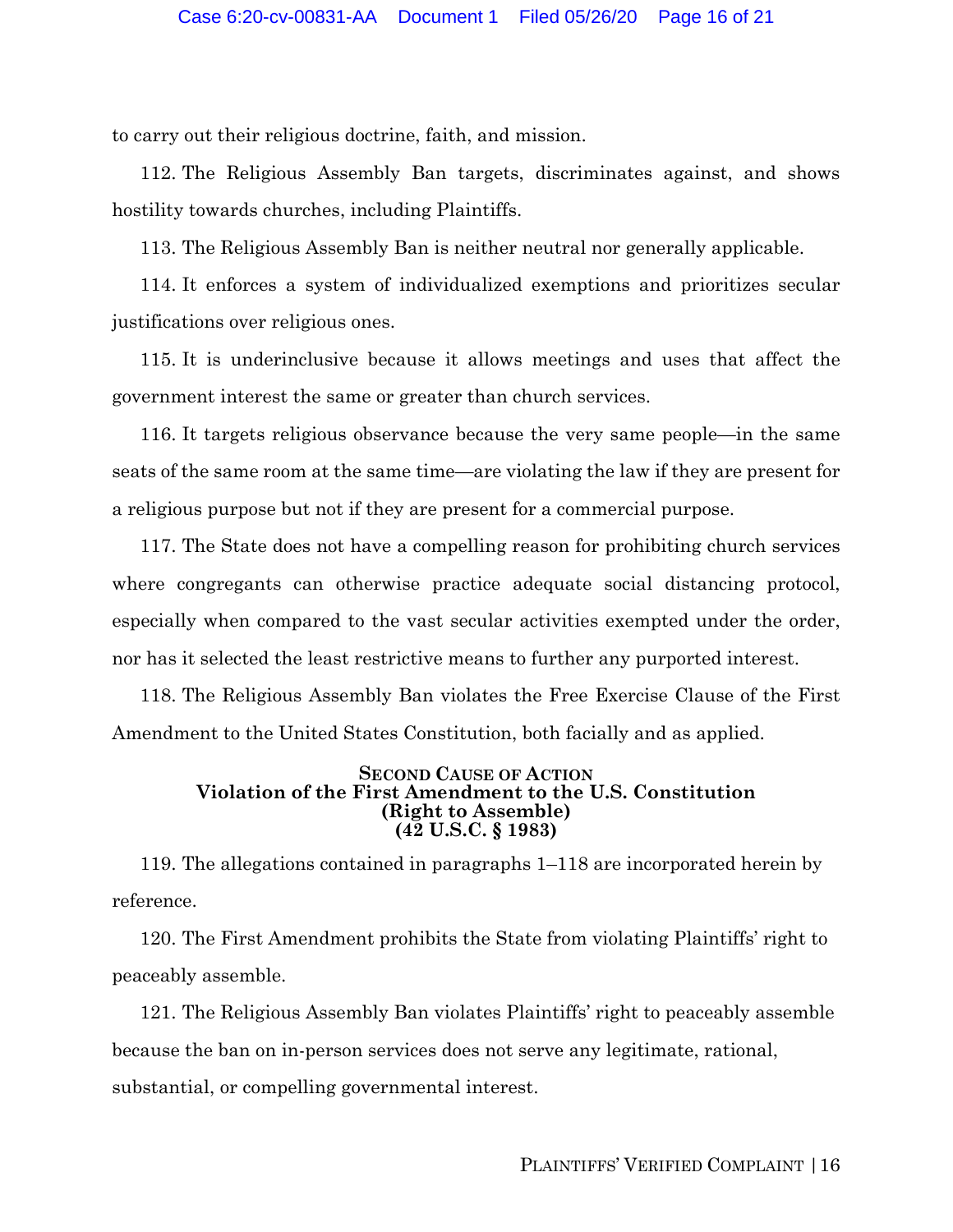122. In addition, the State has alternative, less restrictive means to achieve any interest that it might have.

123. The Religious Assembly Ban violates the right to assemble under the First Amendment to the United States Constitution, both facially and as applied.

#### **THIRD CAUSE OF ACTION Violation of the First Amendment to the U.S. Constitution (Free Speech) (42 U.S.C. § 1983)**

124. The allegations contained in paragraphs 1–123 are incorporated herein by reference.

125. The Religious Assembly Ban violates Plaintiffs' freedom of speech by prohibiting them from engaging in religious speech through their church services, which occur exclusively on private property.

126. The Religious Assembly Ban specifically targets meetings of over twentyfive for the purpose of religious expression, while permitting meetings for the purpose of teaching physical fitness and other secular purposes.

127. The Ban is thus is content and viewpoint-based in violation of the First Amendment.

128. The Religious Assembly Ban gives government officials unbridled discretion with respect to enforcement of the order and the imposition of any penalty, making the order susceptible to both content- and viewpoint-based discrimination.

129. Restricting or punishing Plaintiffs' religious speech does not serve any legitimate, rational, substantial, or compelling governmental interest.

130. The State also has alternative, less restrictive means to achieve any interest that it might have.

131. The Religious Assembly Ban violates the Free Speech Clause of the First Amendment to the United States Constitution, both facially and as applied.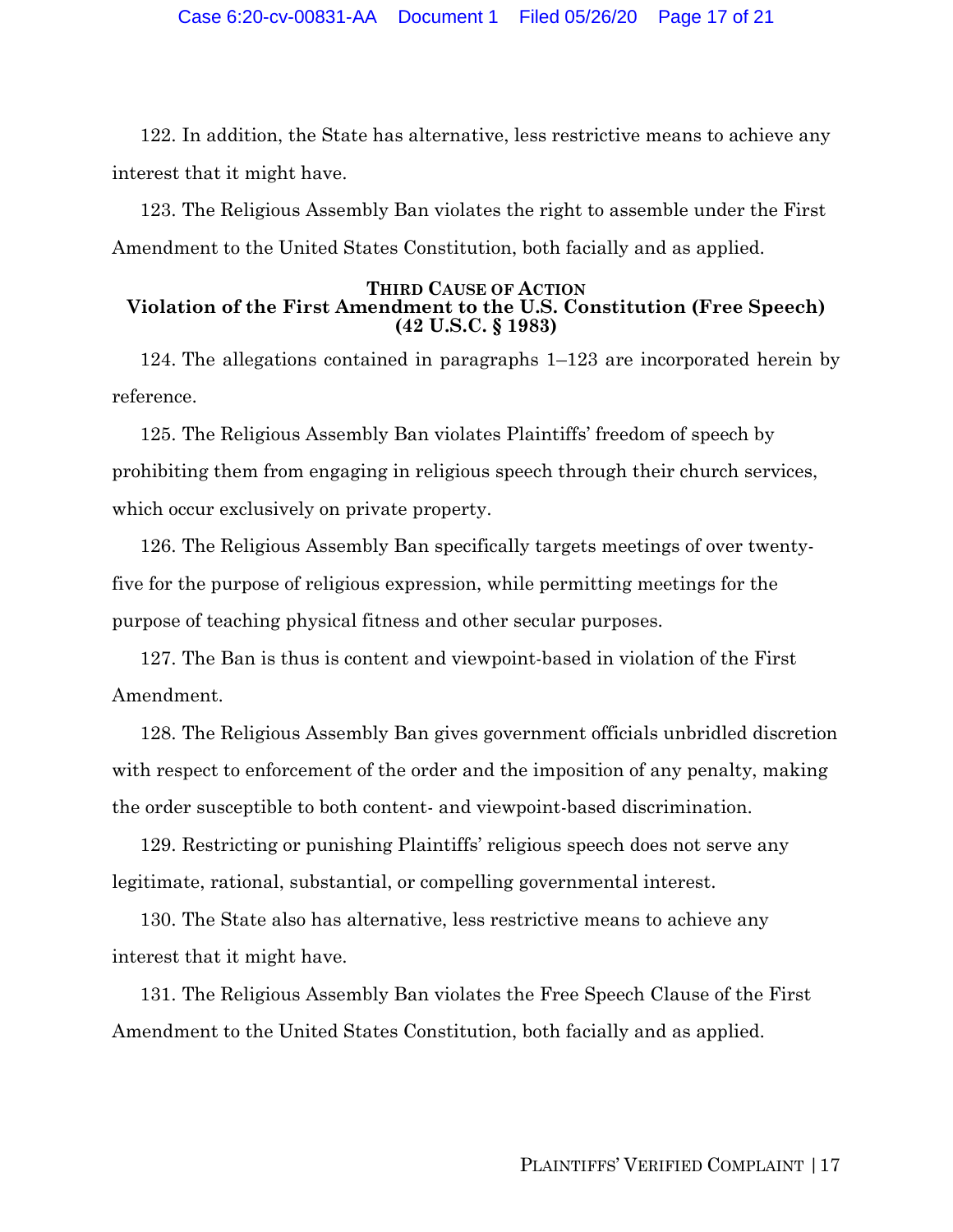## **PRAYER FOR RELIEF**

WHEREFORE, Plaintiffs respectfully request that this Court enter judgment against Defendants, and provide Plaintiffs with the following relief:

- A. Enter a temporary restraining order, preliminary injunction, and permanent injunction prohibiting Defendants from enforcing the portion of Governor's Executive Order 20-25 limiting religious public gatherings to less than twenty-six people, thus allowing Plaintiffs and their congregants to continue to meet for worship while practicing adequate social distancing;
- B. Enter a judgment declaring that Governor's Executive Order 20-25 violates the U.S. Constitution's Free Exercise, Free Speech, Right to Assemble Clauses;
- C. Award Plaintiffs' court costs, and reasonable attorney fees; and
- D. Award such other and further relief as to which Plaintiffs may be entitled.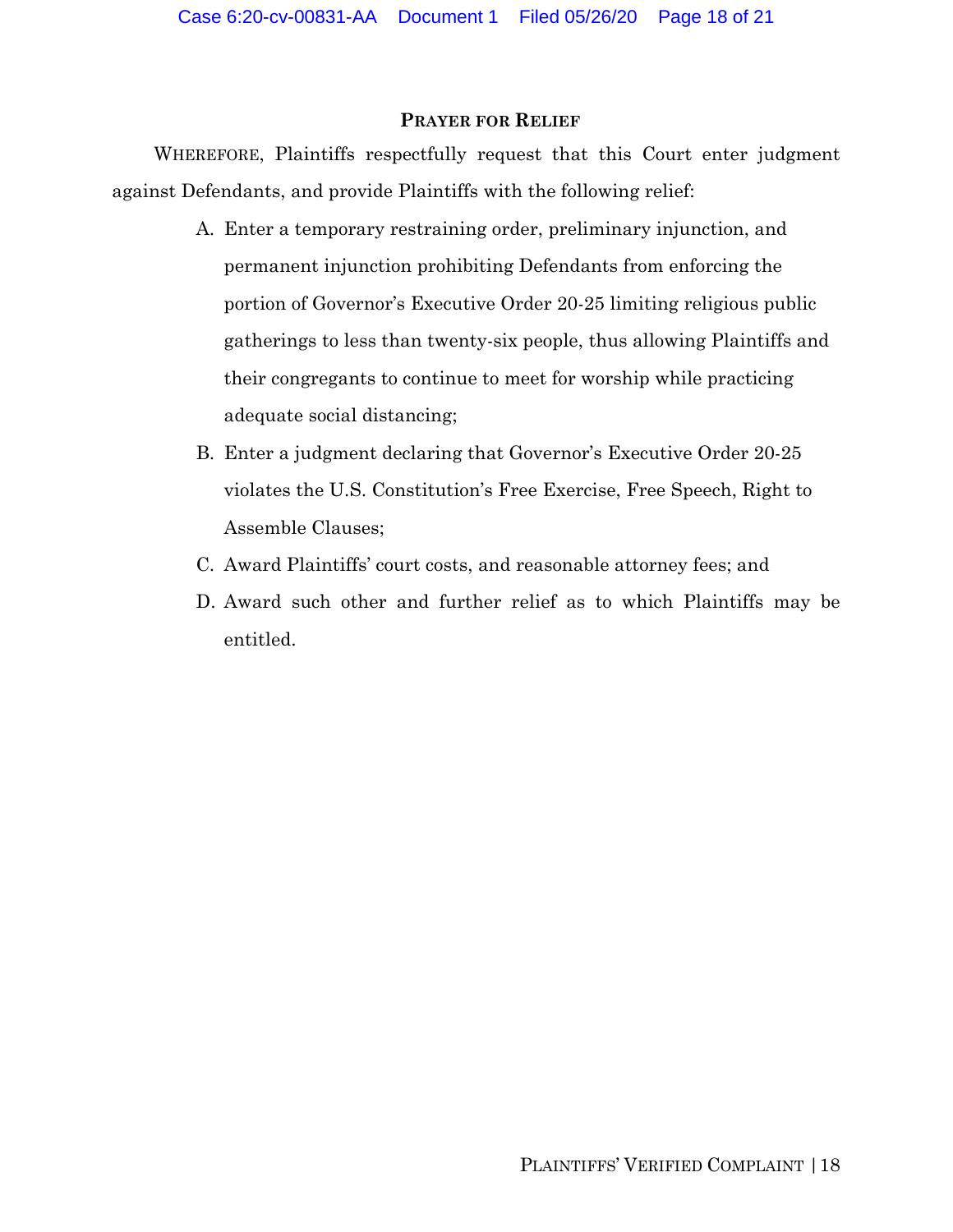Respectfully submitted this 26th day of May, 2020.

## *s/ Steve Elzinga*

Ryan J. Tucker\* AZ Bar No. 034382 ALLIANCE DEFENDING FREEDOM 15100 N. 90th Street Scottsdale, AZ 85260 Telephone: (480) 444-0020 rtucker@adflegal.org

David A. Cortman\* GA Bar No. 188810 ALLIANCE DEFENDING FREEDOM 1000 Hurricane Shoals Rd. NE Suite D-1100 Lawrenceville, GA 30043 Telephone: (770) 339-0774 dcortman@ADFlegal.org

Steve Elzinga Oregon Bar No. 123102 *Designated Local Counsel* SHERMAN, SHERMAN, JOHNNIE & HOYT, LLP 693 Chemeketa St. NE Salem, OR 97301 Telephone: 503-364-2281 steve@shermlaw.com

J. Caleb Dalton\* Virginia Bar Number: 83790 ALLIANCE DEFENDING FREEDOM 440 First Street NW, Suite 600 Washington, D.C. 20001 Telephone: (202) 393–8690 cdalton@ADFlegal.org

## *Attorneys for Plaintiffs*

*\*Pro Hac Vice application concurrently filed.* 

# **DEMAND FOR TRIAL BY JURY**

Plaintiffs demand trial by jury for all matters so triable herein.

*s/* Steve Elzinga Steve Elzinga *Attorney for Plaintiffs*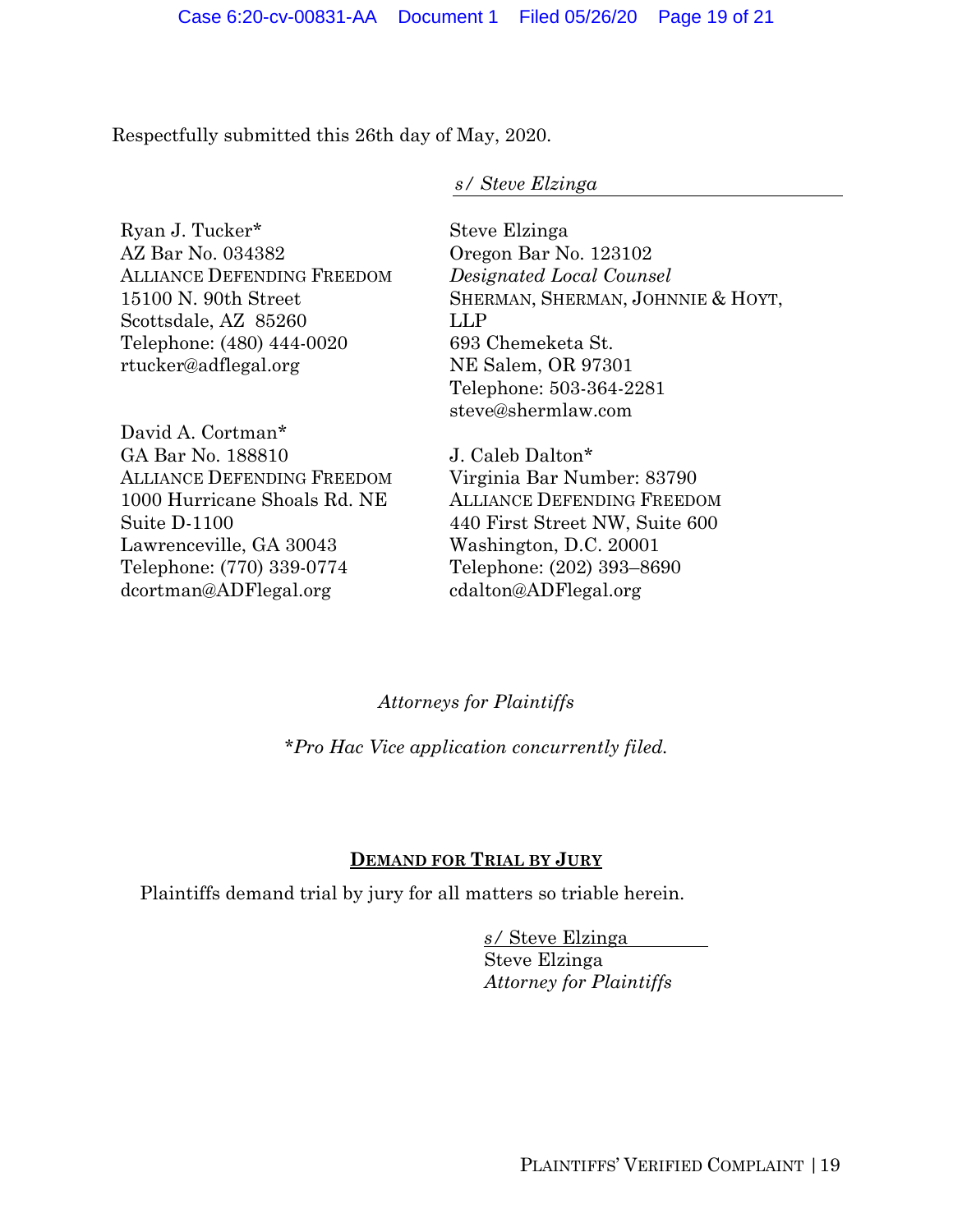Case 6:20-cv-00831-AA Document 1 Filed 05/26/20 Page 20 of 21

## **VERIFICATION**

 I declare under penalty of perjury that the foregoing Verified Complaint has been examined by me and that the factual allegations therein are true to the best of my knowledge, information, and belief.

Dated: May 26, 2020

Matthe

 Pastor Matthew (Matt) Heverly Edgewater Christian Fellowship